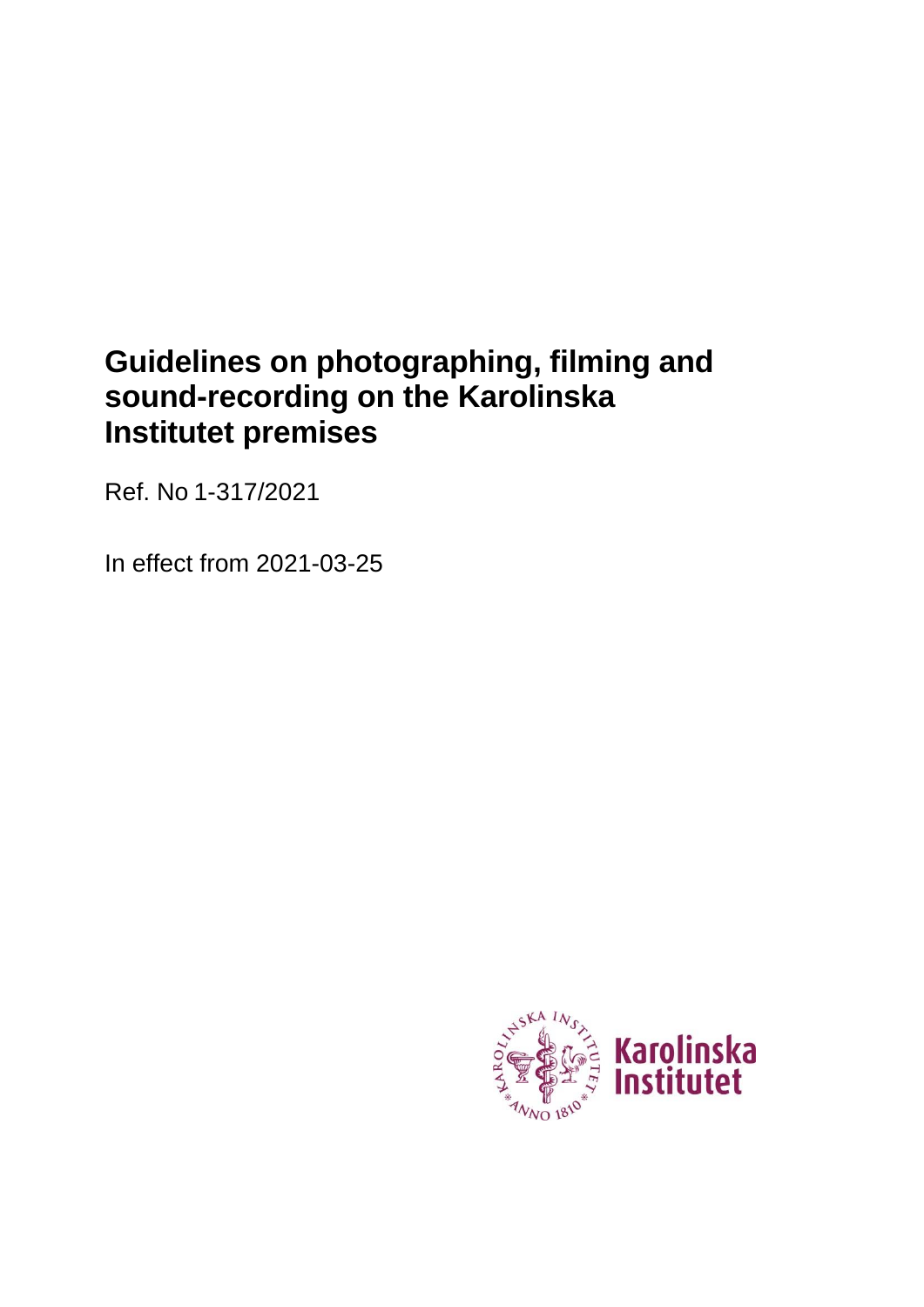# **Guidelines on photographing, filming and sound-recording on the Karolinska Institutet premises**

Ref. No 1-317/2021

# **CONTENTS**

| Diarienummer:                 | Dnr föregående | Beslutsdatum:                               | Giltighetstid:      |  |
|-------------------------------|----------------|---------------------------------------------|---------------------|--|
| 1-317/2021                    | version:       | 2021-03-25                                  | Fr.o.m. 2021-03-    |  |
|                               |                |                                             | 25 och tills vidare |  |
| <b>Beslut:</b>                |                | Dokumenttyp:                                |                     |  |
| Universitetsdirektören        |                | Riktlinjer                                  |                     |  |
| Handläggs av avdelning/enhet: |                | <b>Beredning med:</b>                       |                     |  |
| Juridiska avdelningen         |                | Institutioner och universitetsförvaltningen |                     |  |
| Revidering med avseende på:   |                |                                             |                     |  |
| Nytt styrdokument             |                |                                             |                     |  |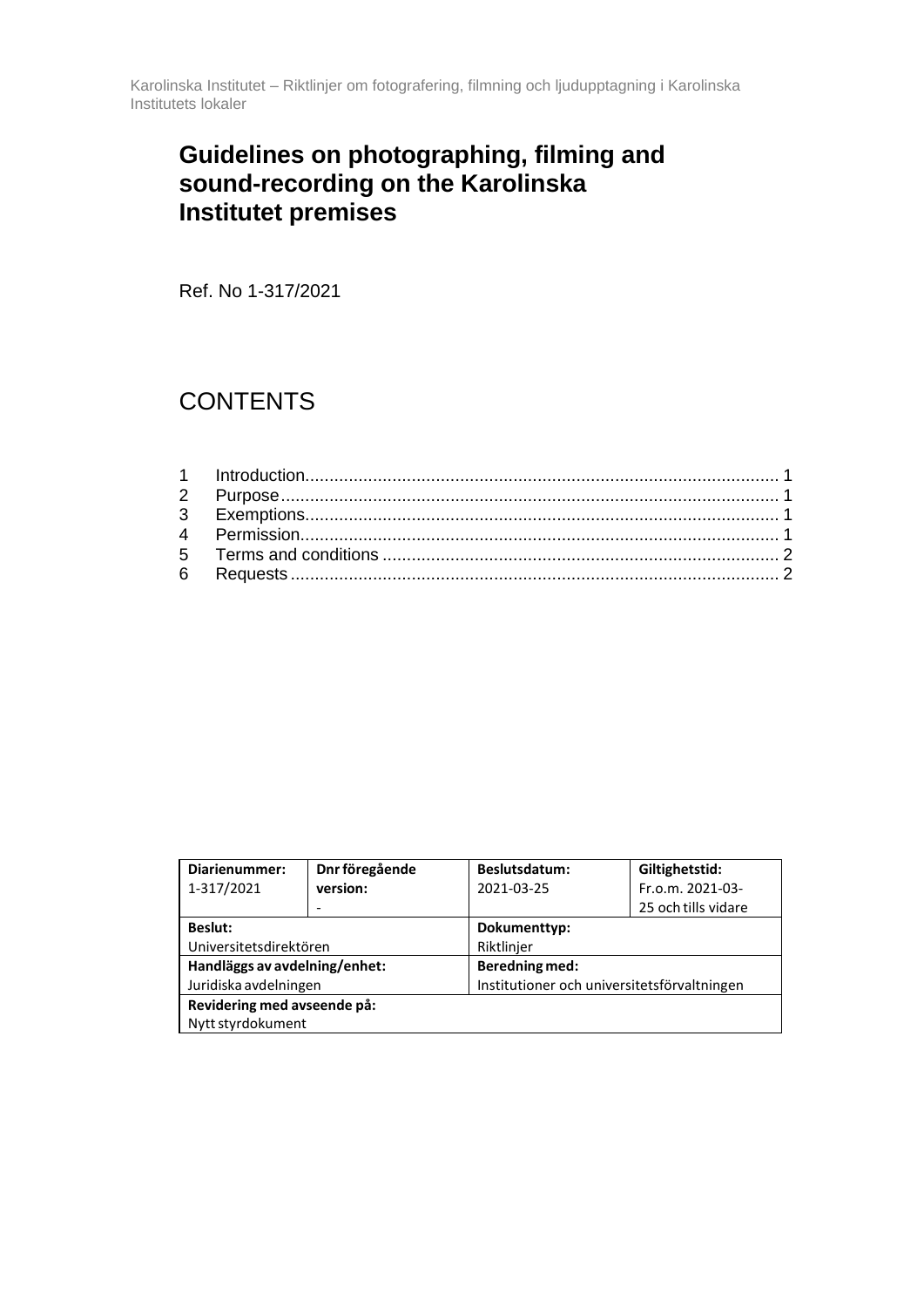Karolinska Institutet – Riktlinjer om fotografering, filmning och ljudupptagning i Karolinska Institutets lokaler

### **1 Introduction**

<span id="page-2-0"></span>Transparency and accessibility are essential to desseminate information about the research, education and other activities conducted at Karolinska Institutet (KI). These guidelines focus on the interest of transparency and to protect KI and KI's activities. KI therefore needs to ensure that all photographing, filming and sound-recording (herein under referred to simply as "recording") on its premises does not interfere with or harm KI's activities, staff, students and stakeholders, or compromise safety and security.

Recording on the KI premises requires a permit unless it is for private use or done at the request of the university.

By "KI premises" is meant all spaces that KI has the right to use for its activities. External environments are not covered by these guidelines, but care must be taken to ensure security/safety and emergency access.

<span id="page-2-1"></span>Separate rules apply to vital installation.

#### **2 Purpose**

These guidelines shall provide support for decision-making on whether recording is permissible on a case-by-case basis and to create consistency in how such matters are handled.

The guidelines allow a degree of individual variation and thus provide a certain margin of discretion.

#### **3 Exemptions**

<span id="page-2-2"></span>Private individuals recording for their own use need no permit<sup>1</sup> unless otherwise notified (e.g. students wishing to record lectures or the like).

#### **4 Permission**

<span id="page-2-3"></span>Recording on KI premises, such as laboratories and lecture halls, requires the consent of the researcher/teacher in charge. Recording may only be done in offices by agreement with the official occupant(s).

Whoever is in charge of a department may permit recording in the premises it has at its disposal. The University Administration press office can assist on such matters.

No such permission is required for outdoor recording, but anyone requesting to do so should be advised that KI's buildings are not to be used for commercial purposes or in a way that might impact on or damage KI's reputation.

<sup>&</sup>lt;sup>1</sup> Chap. 2 article 12 of the Act on Copyright in Literary and Artistic Works (1960:729)